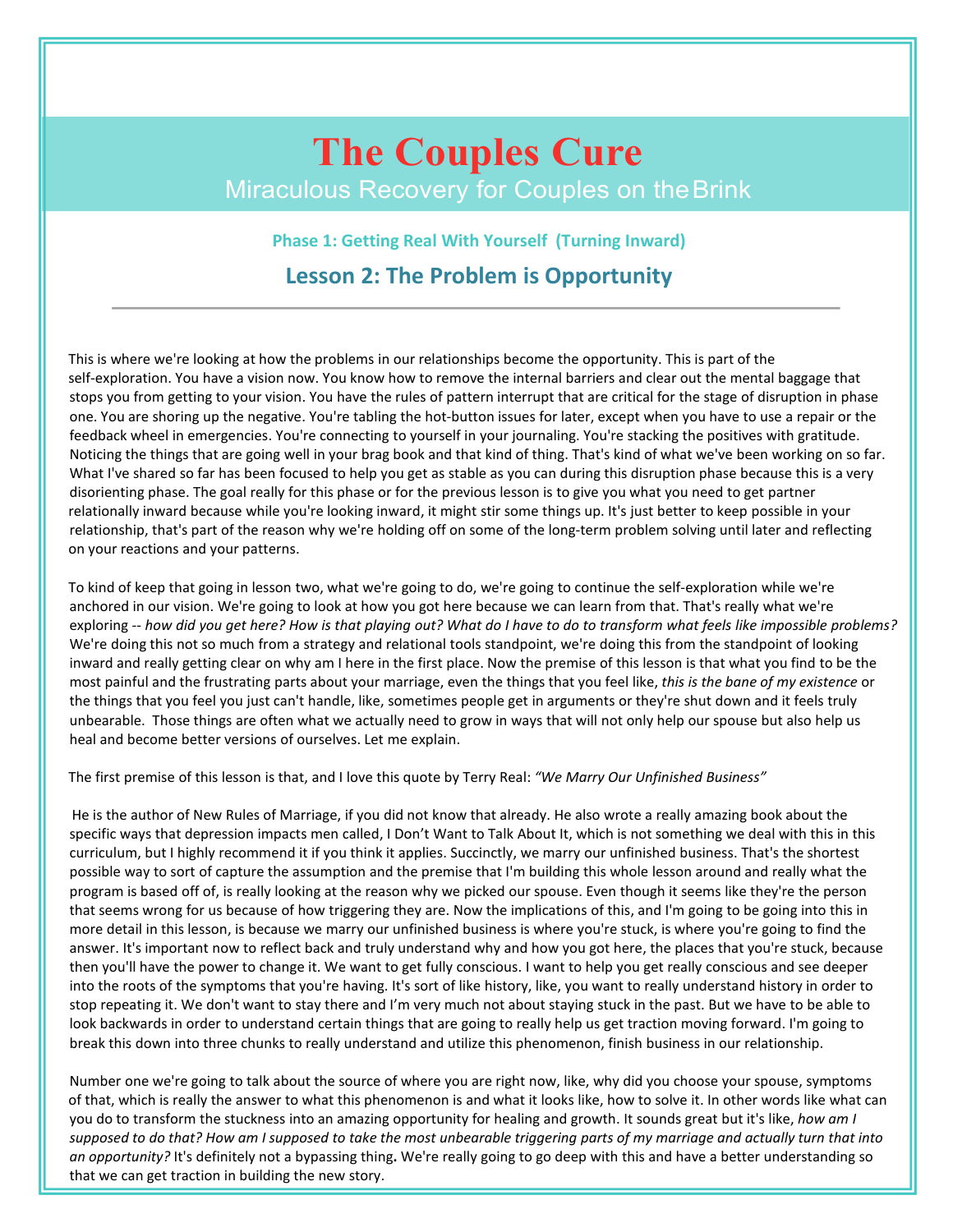## **WHY YOU CHOSEYOUR SPOUSE**

First, let's look at why did you choose your spouse. This is something that you probably thought of before. You might have asked yourself, why am I with this person? Did I pick the wrong person? Why am I still stuck if we love each other? Or why have my *efforts have not made a difference?* A lot of people come to this program really exploring and getting clarity especially if they're doing it on their own. I'm not even sure if this is the right person, to work you will definitely get clarity but it's not a standard rule of thumb in my book that if somebody is really triggering you that that means they're the wrong person. That does not necessarily mean that. There's other things we look attoo. But you might be asking, a lot of people think if it's this hard then it must not be right. If they push my buttons this much then how can it be the right person? Some of you in this group are already exploring that in the context of this program. We've already talked about that question that at least on some level, we as humans tend to with whom we can recreate the experiences that were functional in our early years or our formative years out of a really deep-seated impulse to try to heal that or to try to give that old story a different ending. That is not something that we're usually conscious of, but this is something that I see happening over and over again. We pick people who will recreate the experiences that were not functional in our formative years. Even though we don't like those experiences, we're actually unconsciously recreating them starting with the choice of person that we're with.

The source of your problem is in some ways universal, like at least in the west, it is that way, where we're choosing our partner. There's these unconscious needs and desires and actually information that we're picking up on unconsciously that guide our decisions if it's not a marriage that has been set up or arranged in any other way. We really come to our adult relationships with some unmet needs or wounds from childhood, and that's true no matter what. But what I'm really trying to get at is not just that we come to our relationship with unmet needs from childhood or wounds from childhood, it's that we actually specifically pick

the person who will activate that for us.<br>Now, Dr. Harville Hendrix, the author of Getting the Love You Want, he does an amazing job of breaking this down. He does what's called Imago Therapy. Maybe you've heard of this, he does a really good job of explaining this. This is really the source of the problem, he says:

- We are inherently drawn to people we know deep down will not meet our needs. In fact, he goes so far as to say incompatibility is the very grounds for marriage, which seems sort of cruel and unfair. It seems like how could that be? Is that really love then? Like maybe it's justa complete psychological failure, this whole idea that we could marry for love. But that's not what he believes.
- Adults have an unconscious need to recreate the experience familiar to childhood. Without realizing it, they're going to pick somebody who has the negative aspects or the negative traits of at least one of their caregivers, a parent or somebody that was raising them or a significant adult parental figure in their life.
- We re-enact the dynamics of childhood by falling in love with the same people who will drive us mad sometimes. It's almost like our psyche is saying, "I only want what I need from the very person who can't give it to me." Sometimes we think, I could have picked that other person who would have easily given that to me but that's not that interesting, that's boring. They don't have any chemistry with that person. That's a psychological phenomenon, not a physical phenomenon, in my opinion. But that's another topic.
- We have a template for relationships, this is our way of being connected How we grow up, we download all this information about what connection looks like, about what care looks like, about how communication works, that becomes our template for relationships. We just operate out of default from that template, half the time without even realizing it, like the fish and water analogy .
- We recreate what is familiar because it's in our unconscious programs
- We don't even see this. We think it's about our spouse It's really easy for us to point the finger and say that they're the problem, *if they could just stop withholding this thing that I* need or if they could just stop being this way or if they could just understand this one thing, it's so simple. And we overlook. There might be truth to that, like, they might have some areas of growth as well. But the sticking point is that it's our stuff that's making it so particularly triggering. I'm going to get into thatin a little bit.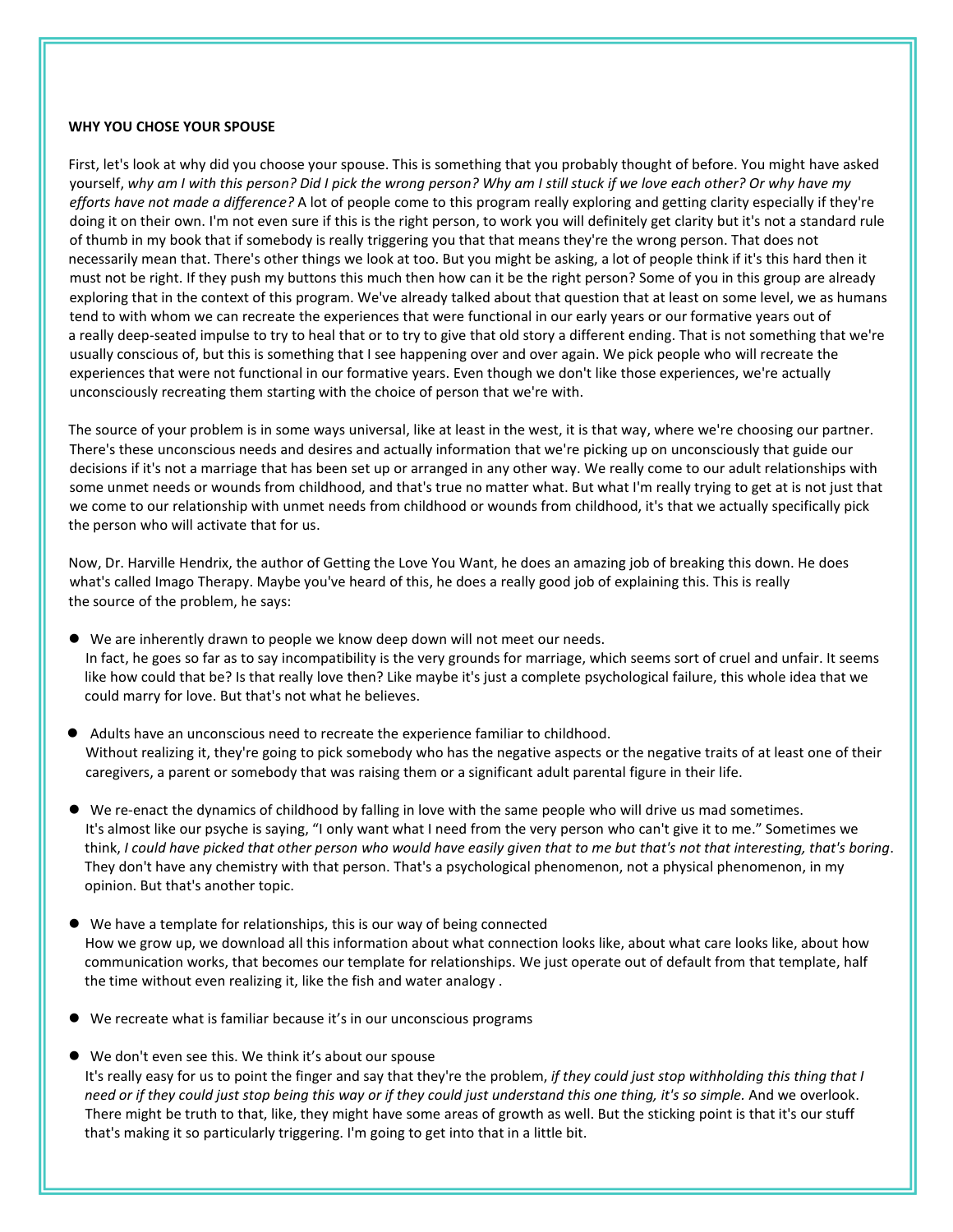## We're actually drawn to partners who meet two conditions:

- 1. Their character is similar enough to that of one or both of our parents that with this person we can re-create our most familiar and most unresolved childhood drama. It's not the positive stuff that we're choosing. It's the most unresolved childhood stuff. The person's character has to be similar enough to one or both of our parents or caregivers if we had to in our lives.
- 2. The person's character is dissimilar enough from that of our parents that with this person, the old drama carries within it the potential for a new and healthier outcome.

That's why on the surface, if you ask yourself, *how is my spouse similar to one of my parental figures?* You might think they're not at all because on the surface their personality is really different. They might have way more insight. They might have very different political views, or different personalities. Totally different on the surface. But underneath it, if how they're responding to you is activating old stuff and it's feeling familiar in the emotional experience of it, then they're meeting that first criteria. But because they're not exactly the same, you actually have that window of opportunity, which is what we're going to talk about in terms of transforming and getting that healthier outcome.

## **The Symptoms: Child States**

What are the symptoms of this? So I was just talking about the source of that disconnect, the source of the drama, the source of the triggers, and that experience that so many married couples have of replaying the same argument. Just not being able to move forward, not being able to get unstuck no matter how much insight they have, that's the source. Now, we're going to look at the symptoms of this. How does this actually show up and recognize the signs that you can look for? If you're kind of thinking about this and you're like, *Idon't know this doesn't really resonate, I don't think it's true for me,*this is what you can look at to see this might prompt you or give you some insights.

A lot of times when we're with our spouse who is activating any old drama from our childhood or unmet needs from our childhood, we will notice that when we get triggered we go into child states. Child states are essentially a way that we regress. It's basically emotional and cognitive states that we act out from the place of the adaptive child. I think we've talked about that before. There are some clues that will tell you that you are in a child state, that you will be having disproportionate reactions. It's the feeling of, this is unbearable, I cannot bear it. It's really old pain if it feels connected to like, oh this is always how it is, here we go again. That kind of old heavy pain where you even recognize like, this isn't that big of a deal, if I were to tell a friend about it, *they would think I was overreacting.* It's also where you feel like you keep doing the things that you know don't work and you keep doing it anyway or when you're just feeling really childish. I'm going to share with you what the child states are. There's going to be a fulllist in the exercise that you'll be doing to look at all the different child states. But I'm just going to share a few with you now so you kind of get an idea of what I'm talking about.

Fear of saying what you feel, need, think and want

If it wasn't safe as a kid. If you felt like a burden or your mom or dad were going to get mad at you. If your emotions were treated as wrong unless you were happy, instead of recognizing from your adult self, *hey, this is a reasonable thing to ask* and even though you might know that intellectually, something in your gut stops you. You feel afraid to actually say what you feel or need or think or want.

**Intense angry outbursts, screaming, yelling** That's definitely a child state. Having a tantrum practically or just feeling like you cannot keep it together.

# ● Breaking agreement chronically

Chronic breaking agreements, that's a child state. Sort of like not being fully in your adult self and taking accountability for the experiences or having an awareness of how your behavior impacts other people. Seriously, don't beat yourself up if you recognize yourself in a lot of these because these are the most common ones, which is why I put them here. It's really normal for most adults to have child states that they recognize. It would be very unusual to find an adult that doesn't have some child states that they regress to sometimes when triggered, especially if they have not done this inner work.

 Fear of being swallowed up, controlled, or losing identity Another fear is like being swallowed up or controlled or losing identity that can result in like rebelliousness. If that regression of being a teenager and acting like, I'm not gonna do what you tell me, you're not the boss of me kind of thing, fear of not having your own individuation, that fear of just being erased by the needs of the other person.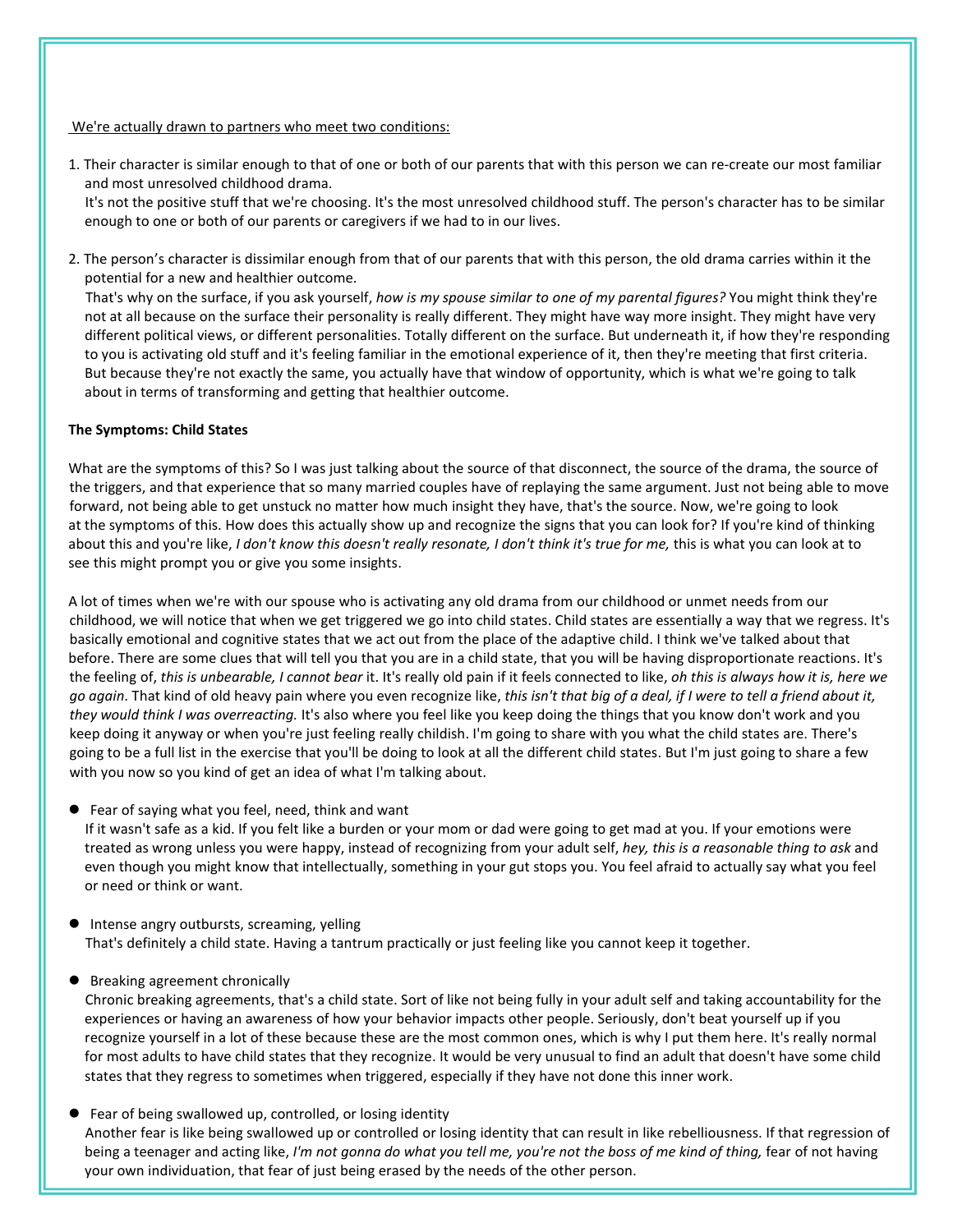# Your partner is upset so you are immediately upset

If your partner is so upset that you're immediately upset or that they're just even a little upset and you're immediately upset. They're upset and then you're upset. That comes from childhood. That's that sense of like, *if my parent is not okay, I'm not okay.* When we're young, we do need our parents to be okay. It can be traumatic fora child not to see their parents cry in healthy situations that are just actually having sadness or whatever, but when you have a parent that is really emotionally unstable or dealing with a substance abuse problem or lots of trauma, as a child, it's very scary to feel like the adult in charge is not regulated inside their own selves. They're sort of like the anxious alpha experience. *I have to make them okay so that I can be okay.* That's really common and that leads to codependency as well.

Frequent headaches, stomachaches, tensions, low energy, boredom with life

There's a thematic stuff of frequent headaches, stomachaches, tension, low energy, boredom with life, general malaise, feeling just like that stuck feeling, not feeling alive, but sometimes people will really have physical symptoms or just a loss of energy or not sleeping well. That's considered a child state.

# ● Feeling entitled to be taken care of

Feeling entitled to be taken care of beyond the sense oflike, *I enjoy having a spouse that nurtures me*. But really just feeling entitled to be taken care of usually comes from the unmet need of, *I didn't have a parent that really took care of me and so* that's something I'm trying to get. I'm trying to get my spouse to take care of me at the level that an attuned parent would for a *young child.* And the expectation of that without awareness that's the entitlement.

- Feeling scared to be alone
- Unease and jealousy when your partner is passionate about other interests

Unease and jealousy when your partner is passionate about other interests or makes other friends, that sense of being threatened like, you have to be the only one. You know the only like person in that in your spouse's life. I don't mean only one as in like romantic, like a monogamous partner. I just mean feeling like you're not okay if they go hang out with friends because you automatically feel lost and forlorn and are unable to find a way to feel content by yourself. That would be a child state as well.

Now there's also ways of thinking that come from child states too. If you've said these things or you've thought these things, this is usually a symptom of being in a child state. These are just a few:

- $\bullet$  I'm afraid to tell you because I'm worried what you will say
- $\bullet$  If you don't want to do what I want, it means you don't love me
- You're punishing me Either you've said it or you've thought it, like, *I feel like I'm being punished right now.* That whole way of thinking is definitely from a child state.
- $\bullet$  I can never do it right
- I never get to talk

Just the disempowerment of that is not being in your fully functional adult because nobody gets to decide when you talk or when you don't talk. But if you felt as a child like there wasn't space for you, that'll come up.

- I can't be happy if my spouse isn't happy I can't be happy if my spouse isn't happy that's kind of a similar thing to what we touched on earlier in the child states of needing them to be okay
- Maybe if I'm sweeter/calmer/smarter... they will love me.

Then this idea that maybe if I'm sweeter or calmer or smarter or some other different thing, more perfect, if I look better, all these different things that you can tell yourself, if I'm more this way then they will love me more, then I will be more worthy and then myconnection will be secure. If you notice that you're operating from that like assumption and you're trying to chase after that from the outside in, that's a child state as well.

Like I said there's just a few here. There's going to be some more in the handout. It's really important to just be aware of that in terms of regression and knowing that sometimes it's going to be teenage-level child states. Sometimes going to be like, *I'm a three-year-old and I'm having a tantrum*. It's different for you depending on where the unmet need is. It'sreally like arrested development, that's kind of the concept of arrested development.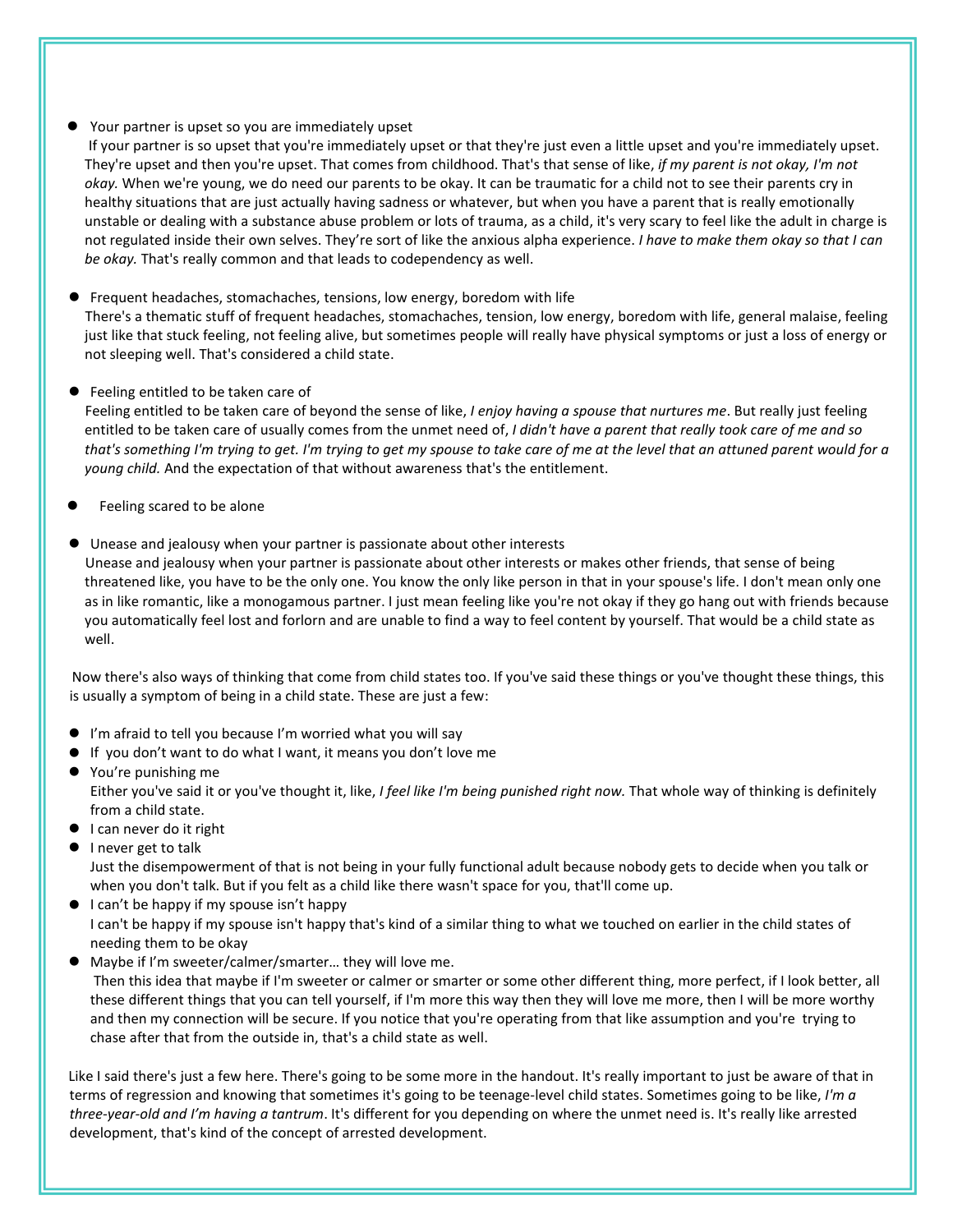### **The Symptoms: Losing Strategies**

Now the child states, a lot of times, lead to continuing to do things that no longer work or that never did work but you keep doing them anyway. If you're continuing to do things that are not working and you know you shouldn't and you know that they don't work, but in the moment you get triggered and you keep doing it, then you are definitely in a child state and you're engaging in what's called losing strategies. There's a lot of these but I'm going to be sharing the ones as identified by Terry Real in the New Rules of Marriage. And you're going to want to look at, *what am I doing here?* These are other examples of symptoms of how you might actually be unconscious in your relationship or that you are having some kind of unmet need or old drama that's getting activated and it leads to these losing strategies. It's also partly that you haven't been taught this stuff yet, that you may just not have learned these skills because of how you were raised. Most people are not taught the winning strategies, which we're going to getto later. But this is just a way for you to really look and say, *what are my symptoms?* If you're doing any of these losing strategies, there's a really good chance that your adaptive child is running the show.

#### The need to be right

If you are in the kind of argument where you really feel like you can't stop unless you convince them. It can't just be *I agree or* we agree to disagree. It can't just be I hear your point of view, here's mine, now what should we do given that. It's like it's not over until you have convinced the other person that you're right. This can happen without you even realizing that that's what you're trying to do. It can be very unconscious like I said. It shows up as arguing about whose view is more accurate, what really happened, no, that's not what happened; no, that's not what I said; no, that's not what's going on. It also fuels self-<br>righteous indignation. This is a big losing strategy. It's so much connected to that need to be met as a child.

#### • Controlling your partner

The second losing strategy is controlling your partner. This can show up actually indirectly or directly. There's direct control where you're telling your partner what to do, you're telling them what they should or shouldn't be doing, you're threatening them, you're guilt-tripping them. Or it can be more indirect where you're sort of trying to control the choices that they choose from, or you're facilitating things in such a way as to orchestrate that they will do what it is that you want without having to actually say or make a request or give them the choice, that's another way that that can show up as well. If you do that, you know who you are. This always will backfire. Nobody likes to be controlled. It will always lead to some kind of retaliation or payback. Even if it's years later, it's going to come up in the form of resentment and silence like disconnection, no eye contact, just shutting down or resisting what it is that you're trying to create. It will come out somehow, some way. Just keep that in mind like if you feel really tempted to try to make it go your way and do it in a controlling way as opposed to a way that stays in your lane, which can feel very scary if you're used to doing this, it might feel tempting in the moment but in the long run it's going to hurt you.

#### Unbridled self-expression

The third losing strategy is unbridled self-expression. This is just essentially what it sounds like, saying whatever is on your mind with no kindness or respect. It usually comes from a place of feeling completely justified like righteous rage, like*, how could you do this to me.* From that place of like, "Oh my god! I can't believe they did that. I have so much right to be mad that I get to say whatever I want, however I want to say it." Itcan be that. It can also just be very poor boundaries that which we haven't gotten into yet. And an emotional need for processing that's spilling out onto another person. It's definitely a losing strategy. It's definitely a symptom that you are not in your functional adult because you're not mindful and you're not respecting the other person in your unbridled self-expression. It might even be that you're just crying. There's nothing wrong with crying. But if while you're crying, you're repeating yourself, *how could you do this to me? What kind of person does this?* And going on and on in a critical way. But from a place of feeling like the victim and just not being able to stop and having it go on for hours ata time or feeling like you can just burst into the room and just say whatever is on your mind no matter how it's received or no matter what's going on, that's unbridled self-expression

#### Retaliation

Then there's retaliation. This can be actually offending from the victim position. This is when people feel like, *I have been* victimized, I have been hurt and I'm going to retaliate. Sometimes it's conscious like, I want to get back at them like, give them a taste of their own medicine. Or you can be like, they're going to do that, if they're going to play by those rules, two can play *that game.* That's retaliation. You justify it because you say, "well, they did it, so now I get to do it." Butif it's not in alignment with your values and you're doing it just to make a point, that's retaliation. Even if you think that it's not mean-spirited but it really is coming a lot of times from a place of having felt hurt and then not heard or very disempowered to repair. And if you don't know how to repair, which is an adult state and an adult skill, then you'll move into retaliation, which is obviously such a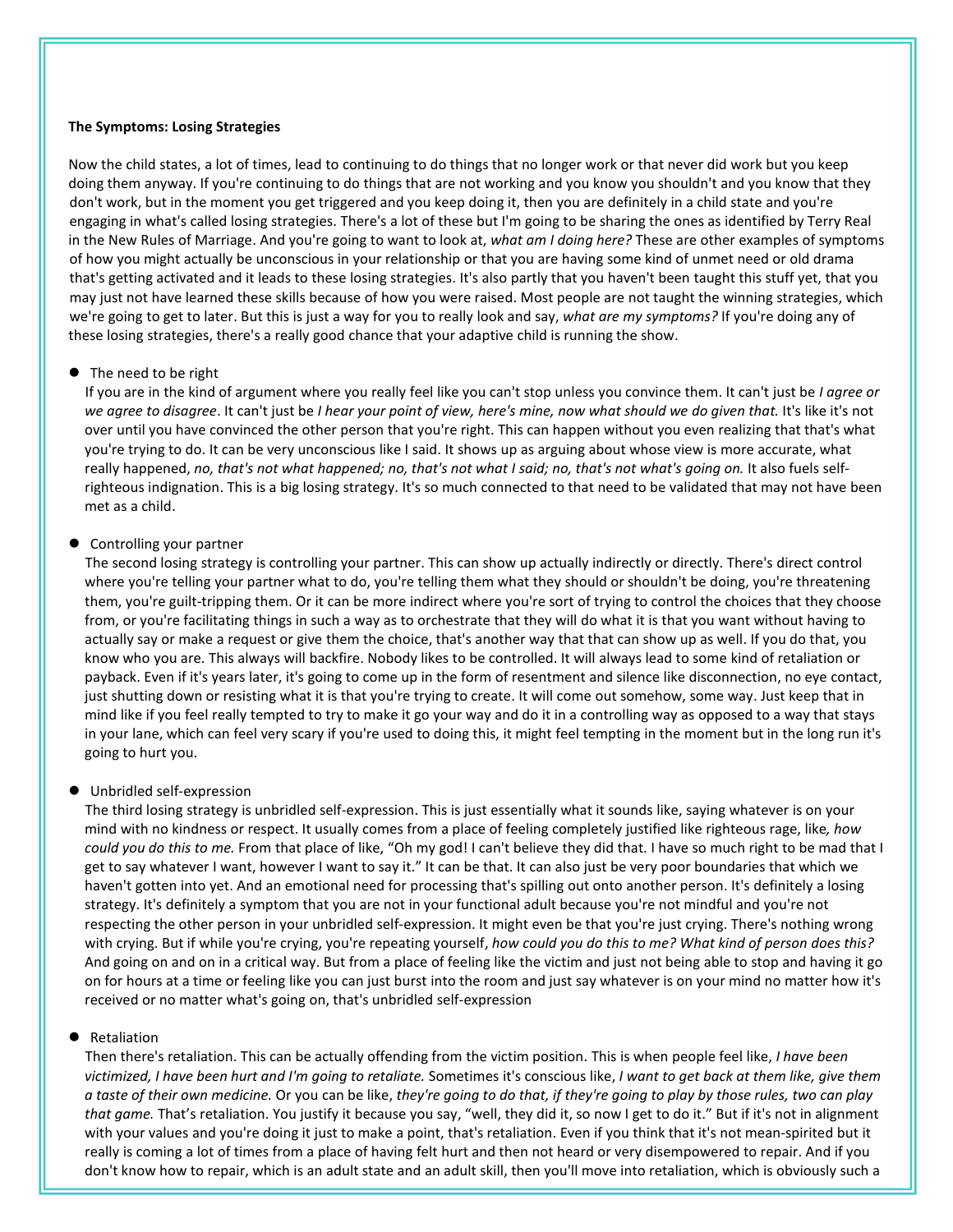child state. This also can be overt or covert. It can be very passive-aggressive. People can deny that that's what they're actually doing. You won't be able to put your finger on it. But if you've been retaliated against in a covert way, you know what Imean. You're like, *I really feel like they're doing that on purpose but they won't admit.* That's what it looks like when it's covert. Sometimes it's really direct and it's very clear and they'll tell you exactly what they're doing. Neither one is good.

# Withdrawal

Finally, the fifth losing strategy is withdrawal. This is different from taking a responsible timeout. This is not responsible distance taking and saying, "Hey, I need a break," or "you know what let's talk about this when we're both ready to talk about it," "I'm not capable of talking about this right now," or "now is not the best time or whatever," or "I need some time to myself," that's not what we're talking about. Withdrawal comes from a place of resignation. It comes from retaliation. It comes from sort of shutdown, stonewalling falls under this category. We're probably going to go into this more in detail at another lesson. I just wanted to kind of give you some things to be looking for right now. If you're asking yourself, *where are my unmet* needs from childhood cropping up? Where are my unconscious wounds driving the show and responsible for my dynamics that *are so triggering for me with my spouse?* This will give you an idea of what that is.

# **The Opportunity**

After all this, if you've looked at this and you're like, I see all these symptoms, I see my child states, I see my losing strategies, that can seem sort of daunting. If our partner is that triggering to us, *are they just the wrong person? Like what am Isupposed to do with that?* But I want to share with you where the opportunity is here. This is where Dr. Harville Hendrix, I'm going to bring him back up again, you know in his work, his whole point was that:

Incompatibilities are the very grounds for marriage. They are where the opportunities lie.

The incompatibility is not just a psychological like cruel joke that we end up with the person who pushes our buttons the most. He says that the incompatibility itself is the very grounds for marriage. That is where the opportunities lie. Essentially, the point is there's an apparent paradox of choosing somebody who doesn't meet our needs in critical ways. The opportunity is to heal from the past around that. Therefore your incompatibilities are the areas where you clash, those are the exact opportunities for you to heal and they're also the opportunities for you to support the healing in your spouse as well

 If your partner wants something from the part of you that was shut down in childhood, they've identified your strongest growth point.

This is how it works: Let's say your partner wants something from you and it's from the part of you that was shut down in childhood and the part of you that was not able to grow or develop, then they've identified your strongest growth point and vice versa. If you want something from them that requires an underdeveloped part of them to step up and grow, then you've pointed out what they need to do.

You don't have to change who you are. *You become MORE of who you are.*

Here's the beauty is that you don't actually have to change who you are. When I talk about this with people, they're like, *yeah,* but then I just have to change who I am. They want me to be a different person and I'm just not that person. I just want to be *accepted and loved for who I am.* I just want to be really clear that you don't have to change who you are. You're not actually asking your spouse to change for you. It's just that if each person is willing to stretch into behavior that their spouse needs to feel met, then you get to grow the underdeveloped parts of yourself. So, then you become more of who you are. You become a better version of who you are, a more whole version of who you are. How this works is that if you give your partner the very thing on the other flip side actually, if you give your partner the very thing that you feel that you just can't give, or ifyou let go of something that you just don't think you can let go of, you end up getting a piece of yourself that you never had before. In that way, especially if you're doing it together, it's a mutual growth and healing process, where you grow, your partner heals and then they grow and you heal. In so doing, regardless of what they're doing, you become the best you. You become the most whole you. Even if you're doing this alone like if yourspouse isn't involved. You know the power of shifting your default dynamics from doing this inner work is radical and the relationship can't change as a result, even if you're doing this on your own.

So, *what does this actually look like? What do we do to make that happen?*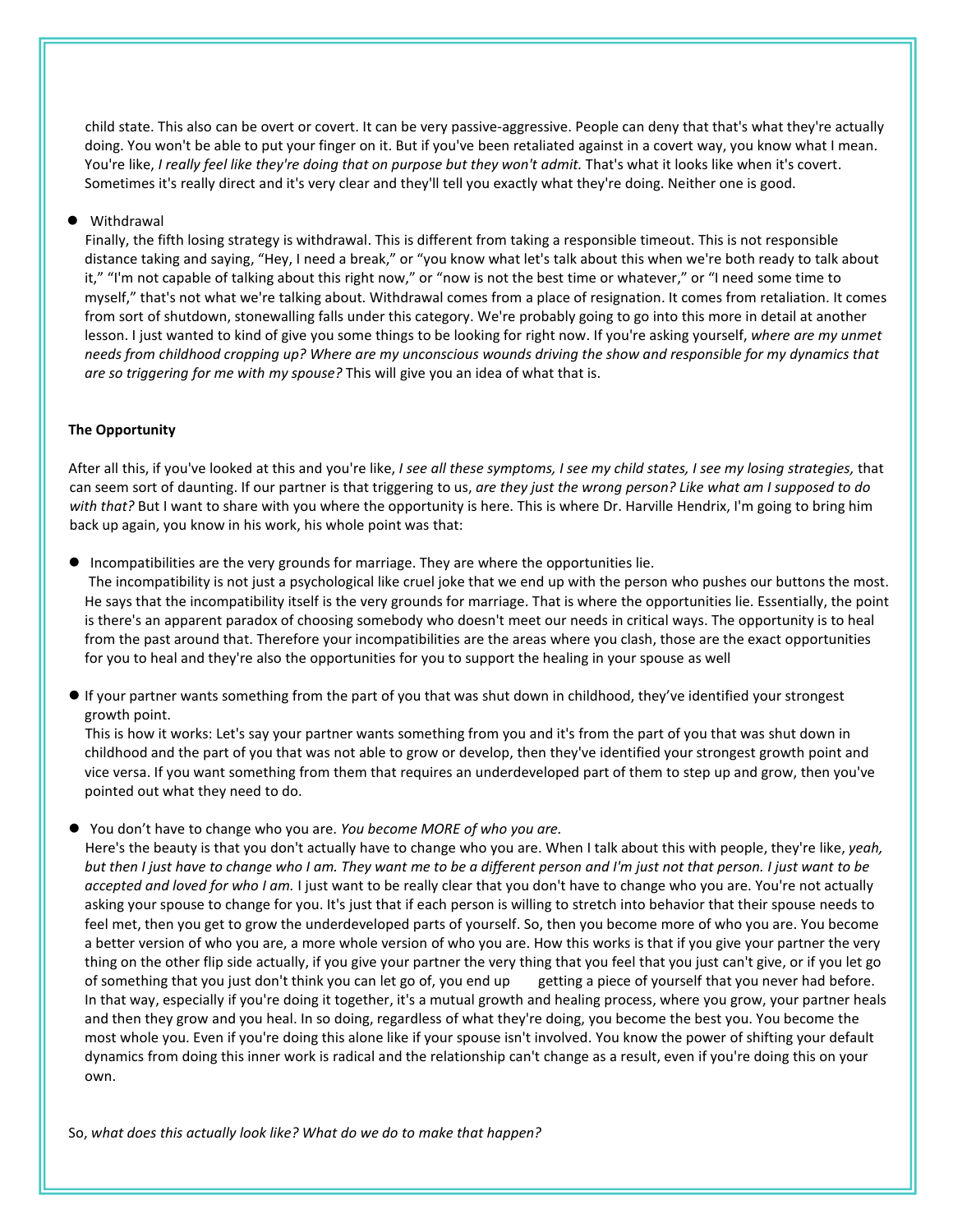There's a few things actually. There's a few things that you must be willing to do:

Change your relationship to relationships

The first thing is you have to be willing to change your relationship to relationships. Here's what I mean by that. Because our areas of immaturity always represent the unfinished business from our childhood. They represent incomplete conversations with one or both of our parents and we're right to feel that way, by the way, for what we're lacking. It's not about blame. It's just about recognizing the impact that it had on us. But because those areas of childishness or immaturity are connected to the unfinished business, in order to feel finished, we have to feel functionally parented. We have to feel like we got what we needed, in order to be healthy. But instead of acting on this neater desire to get it from your spouse, what you should have had earlier in life at a certain developmental window that has now passed, that's what keeps you in your child states and drives your losing strategies and guarantees failure, instead of doing that, you end up doing it for yourself.

#### ● Reparent yourself

That really means that you're re-parenting yourself. In this sense, you're changing your relationship to relationships because you're no longer looking at your spouse as the person who will meet all your old unmet needs. You're connecting to your functional adult within you. You're learning to soothe the adaptive child. You're reminding them, *look, I've got things under control. It's okay now. You're safe. I've got this.* This is developing a more nurturing relationship with ourselves. A lot of people did not get this opportunity just in normal day-to-day living.

### Release the attempts to get our spouse to heal our unmet needs from childhood

The other thing is you have to be willing to release the attempts at healing through getting your spouse to meet those unmet childhood needs. You have to release the attempts to get your spouse to heal your unmet needs from childhood. It's just because it doesn't work. It's not because you don't deserve it. It's just because it will never work. We think that if we can get from them what we crave, then we'll be healed and happy. That's sort of the myth that we operate from. In fact our healing comes from when we finally just give up. We actually just have to stop trying. That feels very confusing to people. It feels difficult. It feels counterintuitive, like, we've been spending all our time in this fight and now we're being told to give up, like, how does that work? I think what comes up for people is they think, *if I give up then does that mean I'll never have any of my needs met in my marriage?* No, itdoes not mean that. I promise you. It does not mean you will never have any of your needs met in marriage because there's a distinction to be made. I'm going to do that shortly. But what it means is that we can find growth and healing with our spouses by both letting go of hope for something that you just can't get anymore. Most people can't in a healthy adult relationship and by working on supporting them and doing the same thing. I'll tell you how to do this because that's sort of what you need now forthe opportunity in looking at *how do I actually do this.*

The biggest question I get is, this is a common example, what if an unmet need from childhood is for example being hurt,<br>feeling heard, that's an unmet need from childhood, and my spouse doesn't hear me. He doesn't empathi doesn't validate me, I don't feel heard or seen or understood. Am I just supposed to give up on everbeing heard? That feels like, no way! What's the point of being in a relationship then? No, that is not what I mean. Being heard is both an unmet need from childhood and perhaps a life dream or part of your conscious relationship vision. This is where it gets a little tricky. The difference is that when the unmet need is driving the interaction, your reactions are overwhelming, they are distressing and they keep you in pain. Whereas, when you're in an adult space and you've truly grieved and released the pain of the old wounds and you've sort of given up on trying to get your spouse to see the light of day, then you can have disappointment if your need isn't met but it's no longer unbearable. It no longer causes so much upset. It's like the meaning changes and it's not rejection. It's not evidence of your invisibility. It's actually just a disappointing moment in the larger scheme of things. That's what the functional adult will see it as. It's the difference between going into child states and freaking out and melting down and feeling rage and just saying, "okay, that's not working right now. I'm going to spend my energy elsewhere."

So when you're trying to repair or try to see the connection or get a need met and you're operating from your vision in your conscious life dream, not from your unmet needs, but when you're trying to seek connection or get a need met from the place of your vision, from your conscious life dream, you're not going to be triggered and you're not going to instantly be sent back into child states. Then later on, you're going to learn the tools, if you haven't already learned some to navigate disappointment and come forward and rock the boat or speak up or repair or communicate in healthy ways, where you will be more likely to get your needs met. That's the irony of it all. That once we let go, we're more likely to actually have it. We will be centered within ourselves and able to bring the right energy and the skill where our emotions don't derail the skills that we learned. You have to know the difference or you're going to end up sabotaging yourself. There's a few things that you can do: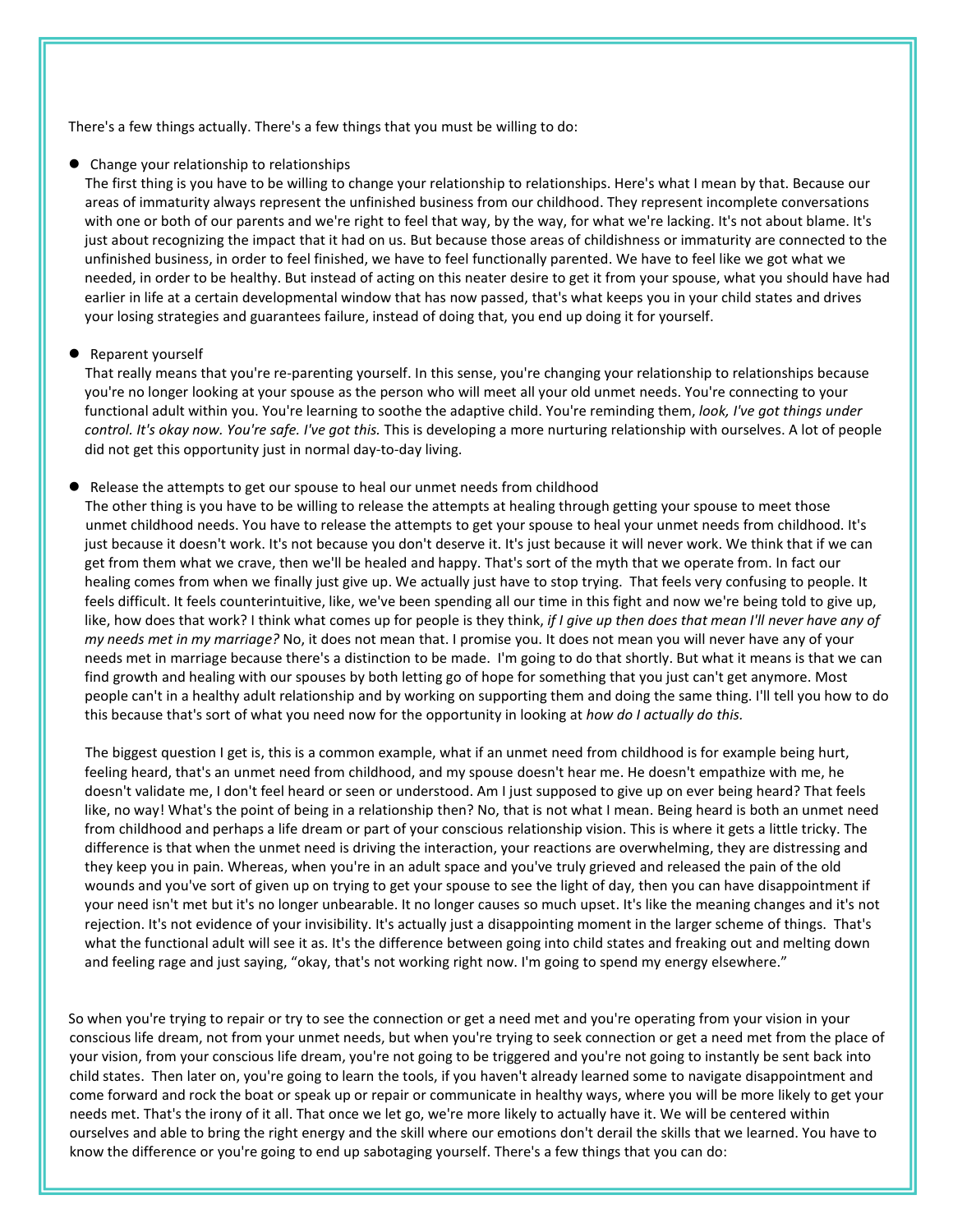# Identify your unhealed wounds from childhood

You want to identify what are your unhealed wounds from childhood. Some of you already know that. Some of you have already identified that. You've already done some counseling or therapy. You're clear on that. There's probably more that can be uncovered in terms of the implications of that and how that plays out. So still keep an open mind in doing these exercises because I can't tell you how many times people that felt like, *you know what,I've already resolved all this*. They're peeling new layers up and there's always blind spots. But wherever you're at in this, if you don't know what they are, I'm going to help you try to identify those. That's something we can do in coaching as well. But you want to identify them and then how they show up within you. If you can't pinpoint it consciously and you're like, *well, I don't really know what those are,* one clue is looking at where do you get stuck the most emotionally.

#### Where (what age) do you get stuck emotionally? What are your child states?

If you can think of like a fight you always have or an experience that you have with your spouse where you get stuck the most emotionally. There's certain emotional and behavioral responses that indicate that you're in that child state. You've already thought about that now, we've already kind of gone through that. There's a list you'll be looking at later. But if you've ever had a tantrum or if you've acted rebellious like a teenager, if you've been passive-aggressive, if you've acted out in ways that are childish, have a look at those and identify which ones can you relate to when you look overthat sheet. *What are my child states? Where am I stuck?*

What's at stake for you when you get triggered by your spouse? This might give you a clue you know like what's at stake for you when you get triggered by your spouse as well. When you go back to those experiences and you're remembering, ask yourself, *what am I fighting for so hard? Why am I so upset? What is at stake for me?* That is also going to help you identify what is an unmet need. Something that feels at stake over and over again in every where you find opportunities to fight that battle and you find that that becomes what drives you in more than one situation. It's like it's not even about the thing that we're arguing about, it's deeper. Those kinds of things that are at stake for you that will give you a clue as wellas to what are those unhealed wounds.

How are your frustrations familiar? Where do they feel like old pain?

Also, you might just think about the frustrations that you have in your marriage that just feels super familiar. You might have already identified those like, *they're just like my dad or they're just like my mom.* But think about the frustrations and just ask yourself, if you haven't made that connection, where are they familiar? Where does it feel like old pain? *Which ones are they?* Some might just feel like annoyances. Some might just feel like, *we're just really incompatible about how we like to keep the house.* But that doesn't mean that it's linked to something older. So really think about what feels bigger, what feels like, *oh, I felt that way*. The feeling of it doesn't have to be the situation. It doesn't have to be the content of the conflict. It just has to be the same feeling. Anything that you feel that's negative in your marriage that you felt a lot as a child, that's going to be your clue as well. Write down all the ways in which your frustration and your marriage feel old. You want to write that down in your journal. So as you're listening to this, I hope that you're taking notes. See what comes up for you. Ask yourself what's at stake for you is being heard and what comes up as you're writing is like, I see nobody everlistens to me, that's what comes into mymind when that happens. That's probably connected to the past and that you had that inside of you in your template, your relationship template, before you even got together with your spouse.

## $\bullet$  Identify how your unmet needs play out

■ What are your losing strategies?

Then you're going to want to identify how your unmet needs play out and this is just your losing strategies. What are your losing strategies? What do you do to try to get those unmet needs that aren't working? If they were working, you wouldn't be in this program. How are you doing that? Get super conscious of all the ways that this happens.

■ What do you do that doesn't work but you keep doing it anyways? What do you do that doesn't work but you keep doing it anyways? Things that you might have tried to stop but you can't seem to stop once you get triggered. That feels like you have to do it even though in the moment, you're thinking, *I shouldn't say that,* but you can't help it. That's coming from the old place or you would be able to control it. Does that make sense? Then, *what is the child state behind that losing strategy?* You can ask yourself that question, too.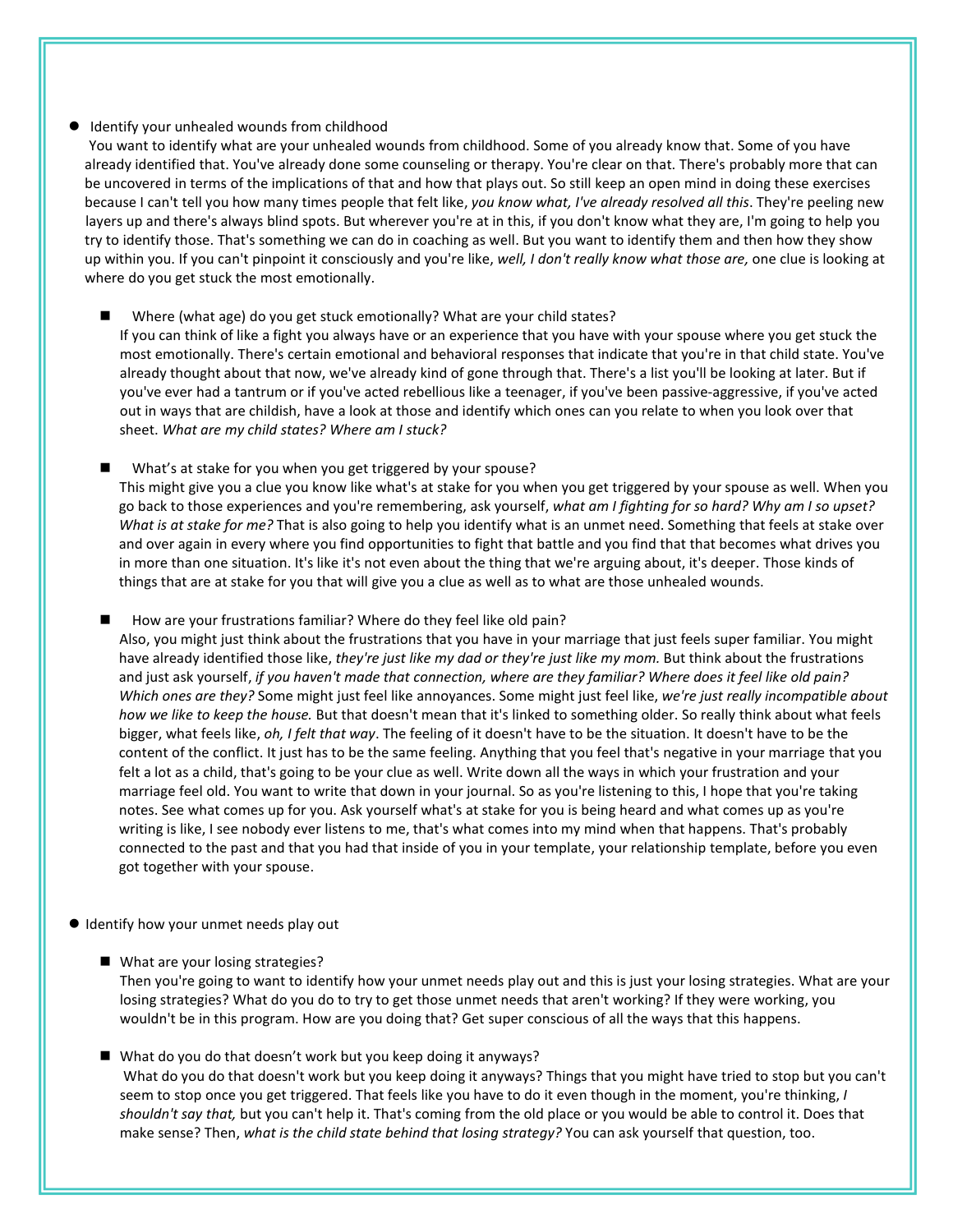What are your fears or limiting beliefs?

You can also ask yourself, what are my limiting beliefs? What are the fears behind that? Then that is something you should be writing down, too, every time we're going through this and identifying more limiting beliefs. Even though we've already done this in a previous lesson, we want to clear those out. Even if you recognize it intellectually, if you have a really deep subconscious limiting belief that's holding you back, that has to be cleared out or the strategies that you're going to be learning will not stick.

# **IDENTIFY YOUR LIFE DREAMS**

Then after you've done that, you want to identify what your life dreams are. This is what's going to help you separate out what you want to keep in your relationship vision, as opposed to give up on. Because on the one hand I'm saying, have a vision, think big, what do you really want. And then, with regards to this thing, I'm saying, give up on getting the unmet needs from childhood met through your spouse. That might actually be something that's on your relationship vision. This is where we have to be very discerning and separate out, *what am I going to hang on to as a life dream?* Even if it was an unmet need from childhood, that's okay because as we do this work, you'll be able to get that need met from your functional adult. It won't be driven by the unmet need from childhood even though it's there. That's the difference. But you really want to get rid of the things that you don't actually feel like are necessary and because they're not in your life dreams. So when people ask me, what does that mean? What are life dreams? What I really think about is like, these are things that are really important to you to feel like you've lived a full life. That you feel like are part of your destiny or part of your purpose or part of like, *this is who I am as an involving person. This is what I must have to feel healthy or happy.* These are questions you could ask yourself:

What must you have to feel no regret on your deathbed?

Some of that is already in your relationship vision. But I want you to think about it, not just looking at your relationship vision, but thinking about it *right now* from a clean slate, just having listened to this lesson, before you reach for the relationship vision, just ask yourself that right now. You might actually come up with something new.

- What calls to you thatmakes you feel expanded even if fearful? Like you might be scared. You might be like, *oh, I don't know about that,* but you feel pulled towards something. There's something you really want to learn. There's a goal that you really want to reach. There's experiences that you really want to have, what are those things? That's a clue as to what your life dreams are.
- What do you want most for your family legacy?
- Check your relationship vision.

Check your relationship vision after you've already answered these questions with a fresh mind, after listening to this training. Sometimes there's overlap here. Hopefully, you find that reinforcing and helpful and not confusing. But if you have any questions, don't hesitate to ask.

And then if you get stuck on knowing the difference between unmet needs and life dreams, some people ask that, and I've had people ask, I really don't know what is what, I don't know the difference and I'm getting confused. I break it down this way that might be helpful:

## **UNMET NEEDS**

Usually unconscious, old programs on the lookout for danger.

Unmet needs usually what those are unconscious. They're something that creeps up on us when we're not aware and they make us act in ways that we don't really want to act. We act outside of our values, with our unmet needs that are driving the show. These are old programs that are on the lookout for danger. They're looking at life through the lenses of the past and trying to keep you safe. That's not the same thing as a life dream. That's an unmet need. When we were kids, those needs were essential for survival. They're not necessarily now as adults. But it feels that way because our old programs don't know what's happening now versus what happened then because it has no sense of time. So an unmet need is unconscious and it's on the lookout for danger.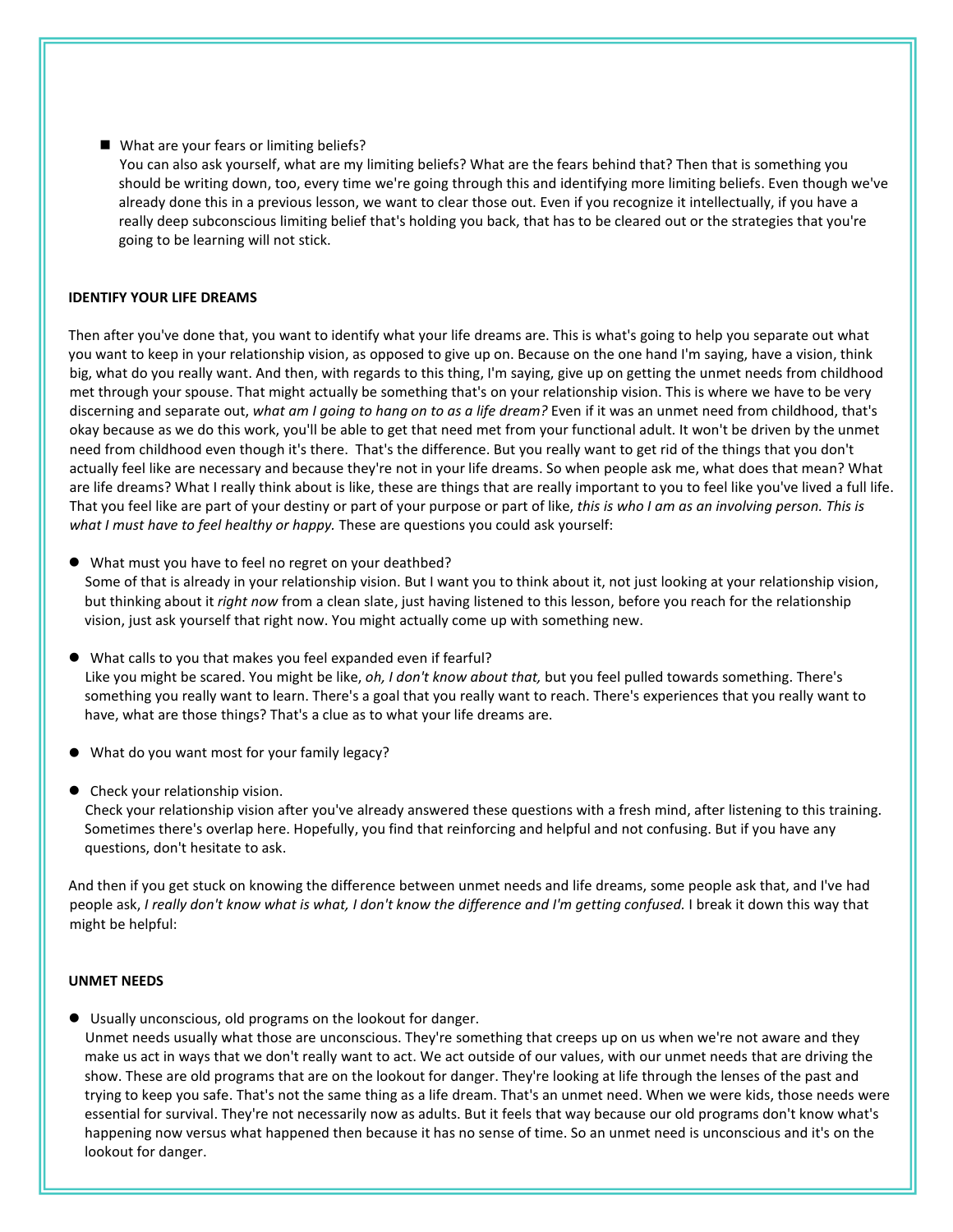# Connected to limiting beliefs

 Not intelligent or creative. They keep repeating the same information and want things to remain the same. These impulses, this part of your mind is not really part of your brain. But this part of your mind is not intelligent or creative. Unmet needs will keep repeating the same information and they want things to remain the same. That's what's really ironic, is it? They want things to remain the same even though you're trying to give it a different ending. It's because the gratification comes from getting the different ending from the old story. It doesn't want the new ending with a new story. That's not what's appealing to our psyche. The subconscious like old programs, they want to get it from the person that they can't get it from. Do you know what I'm saying? It'sgoing to keep repeating the same information and they're going to be very invested in keeping things the same for you.

# Make people feel overwhelmed, and go into fight or flight.

They make people feel overwhelmed and they make people go into fight or flight. So when you get really overwhelmed and you feel like you want to lose it because you're not getting something that you feel like you need and you feel overwhelmed by negative emotion as a result of that, there's a good chance that that's not coming from a conscious life dream but an old wound. People will get overwhelmed. They get flooded. They go into fight or flight. So if you're going into fight or flight around something that you're trying to create, it's probably not coming from your conscious life dreams.

 Drive our "adaptive child" whose survival skills no longer serve us as adults. That's the thing to remember. It's called adaptive child because the skills that we learned, they were adaptive, they served a purpose. They served us at a given time when we had no other choice. It's just that now those skills that were sort of learned before we even could be aware of what we were doing, when the programs were in installed into us before we even had a choice, they're just really strong unfortunately. But they don't serve us anymore. That's why we're doing the belief change work now.

# **LIFE DREAMS**

**•** Consciously chosen goals

Life dreams, on the other hand, are consciously chosen goals. That's where we really think big, that's from the intelligent part of our brain. That's the part of our brain that can imagine and imagine new scenarios that you've never experienced before. It's not as powerful but it's far more creative. The life dreams come from our creative mind.

- Connected to purpose and healing
- $\bullet$  The product of our intuition, our higher self, our spiritual expanding self, our functional adult. Whatever you want to call it, life dreams are connected to our growth, to our health, to our evolution. When this functional adult is in charge and we're operating like trying to get our needs met from the place of our life dreams, and that consciousness that we're going to develop over time in this program, then you're going to know how to trust what you know. You're going to be able to integrate your insights and you're going to be able to execute strategy based on actually what works. When your functional adult is in charge, things are going to go well.

# • The fuel that drives the new story you are creating

It's the fuel that drives the new story that you're creating, which you already did in a previous lesson, going through the breakthrough formula and really thinking about*what do I want*, not only for the big picture of my marriage but the new story that you can create around any dynamics that are problematic. Once you see where they overlap, you want to circle those. That's where the mindset and strategy is going to help you create a balanced adult version of getting those needs met and capturing them and saying, "I actually do want this in my life but I'm going to be doing it from a very different energy, from a different set of assumptions, with a different set of skills, and a very different emotional response." That comes later and I will teach that to you after we start to build some emotional connection. But for now, I just want you to be aware of what part of you is running the show. Once you're aware of that, and you have that second consciousness, which is what Terry Real calls it, like, oh, there's my adaptive child. I'm not going to choose to enter into that. I'm going to step into this is what I know operating *from my conscious place.* You're going to feel so much more in charge of yourself. So much more empowered and hopeful about the future. It's like actually pretty amazing. It feels like a superpower because at this stage, a lot of people are feeling bad about themselves because they just can't control their own responses or they feel like they're powerless. Just shifting into this place of empowerment and clarity, mentally, is just a game changer in and of itself. It will transform how you show up in